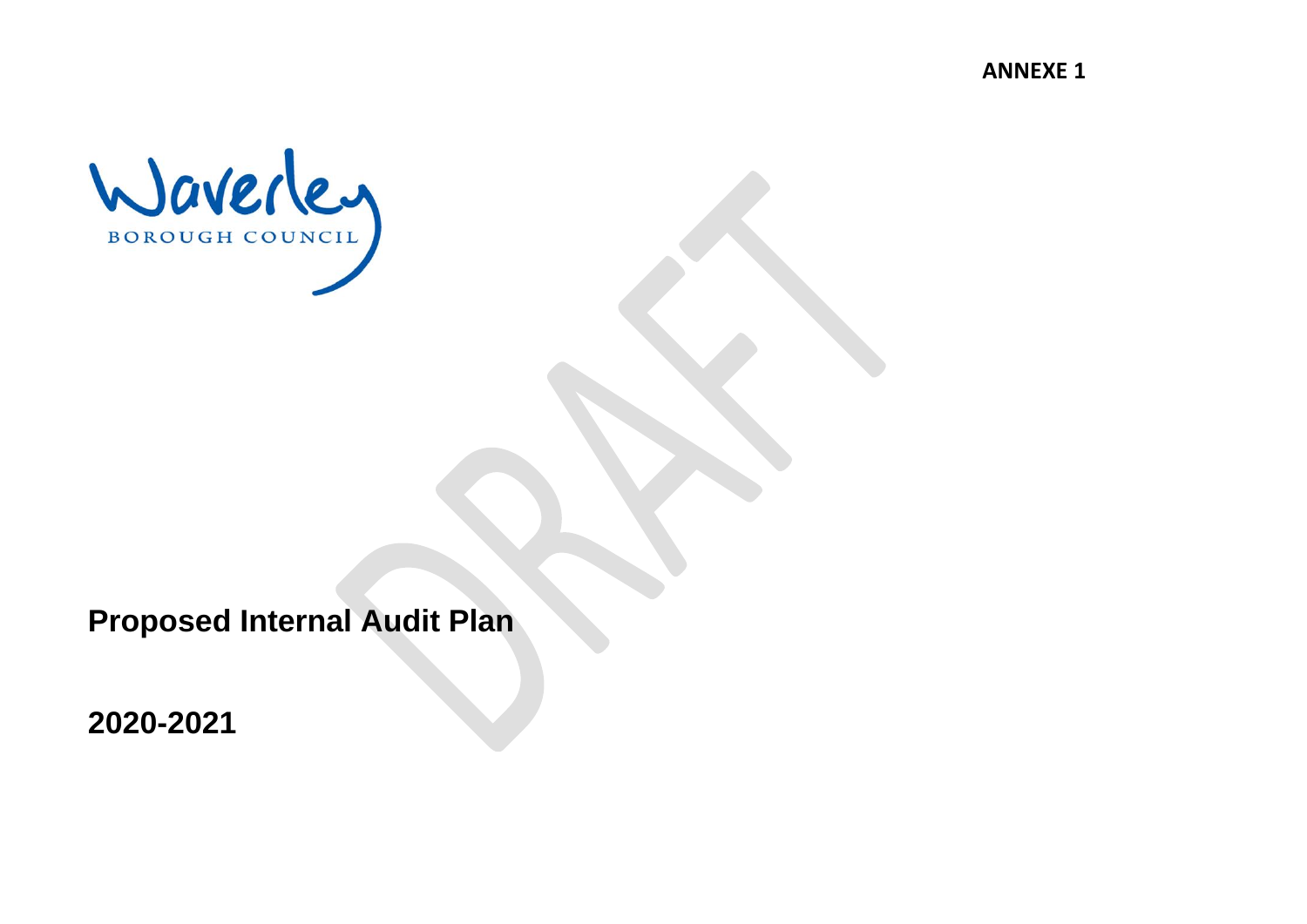# **Contents**

**Introduction** 

Your Internal Audit Team

Conformance with Internal Audit Standards

Conflicts of Interest

Council Corporate Strategy

Council Risk

Developing the Internal Audit Plan 2020-21

Internal Audit Plan 2020-21

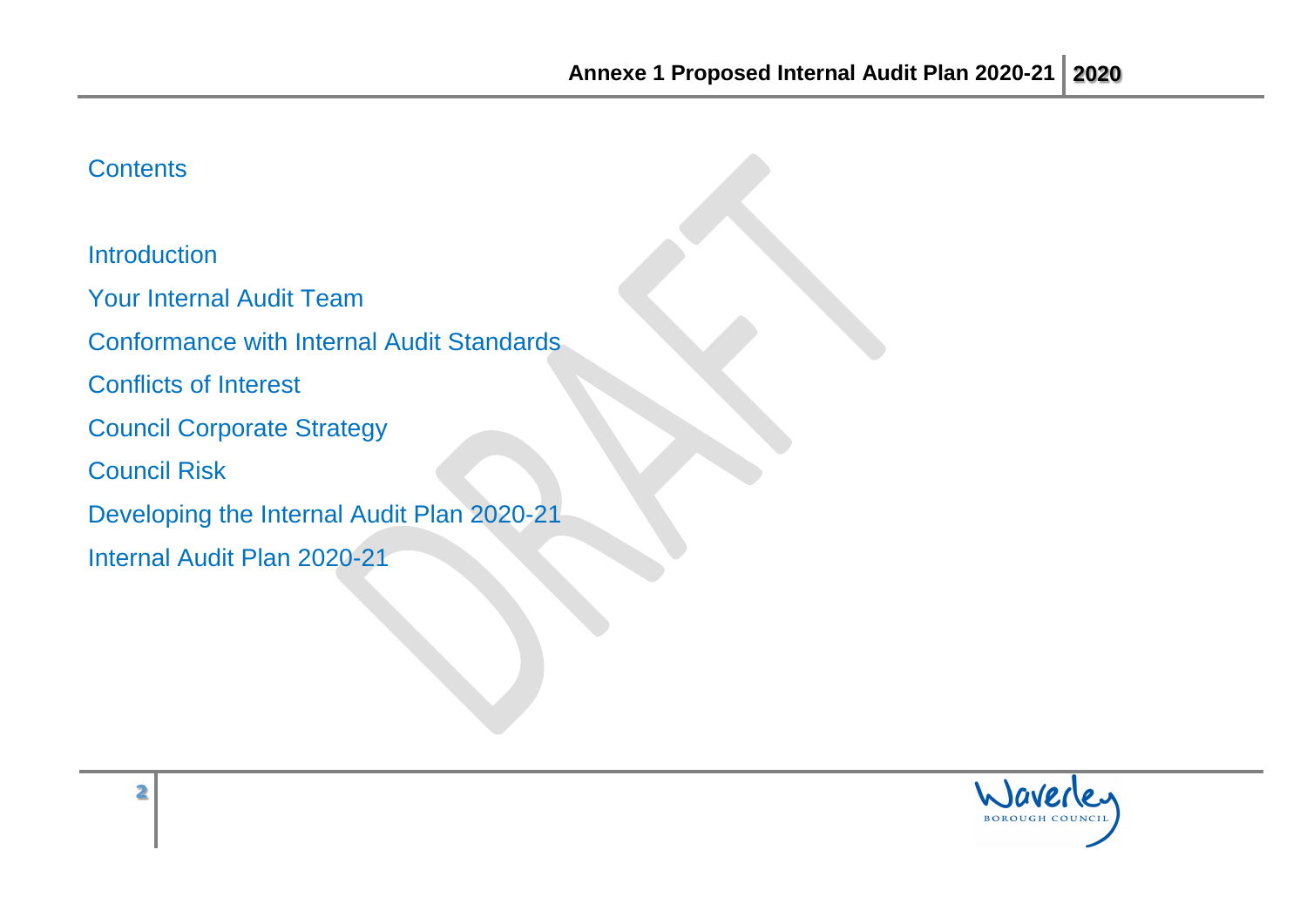#### **Introduction**

The role of internal audit is that of an:

'Independent, objective assurance and consulting activity designed to add value and improve an organisations operations. It helps an organisation accomplish its objectives by bringing a systematic, disciplined approach to evaluate and improve the effectiveness of risk management, control and governance processes' (CIPFA and IIA).

The Council is responsible for establishing and maintaining appropriate risk management processes, control systems, accounting records and governance arrangements. Internal Audit plays a vital role in advising the Council and these arrangements are in place and operating effectively.

The Council's response to internal audit activity should lead to the strengthening of the control environment and, therefore, contribute to the achievements of the organisations objectives.

The aim of internal audit's work programme is to provide independent and objective assurance to management, in relation to the business activities; systems or processes under review that:

- The framework of internal control, risk management and governance is appropriate and operating effectively; and
- Risk to the achievement of the Council's objectives is identified, assessed and managed to a defined acceptable level

The internal audit plan provides the mechanism through which the Chief Audit Executive (Internal Audit Manager at WBC) can ensure most appropriate use of internal audit resources to provide a clear statement of assurance on risk management, internal control and governance arrangements.

Internal Audit focus should be proportionate and appropriately aligned. The plan will remain fluid subject to ongoing review and amendment, in consultation with the relevant Strategic Directors, and Audit sponsors, to ensure it continues to reflect the needs of the Council. Amendments to the plan will be identified through the Internal Audit Manager's continued contact and liaison with those responsible for the governance of the Council and the Audit Committee as included in the Audit Committees Terms of Reference.

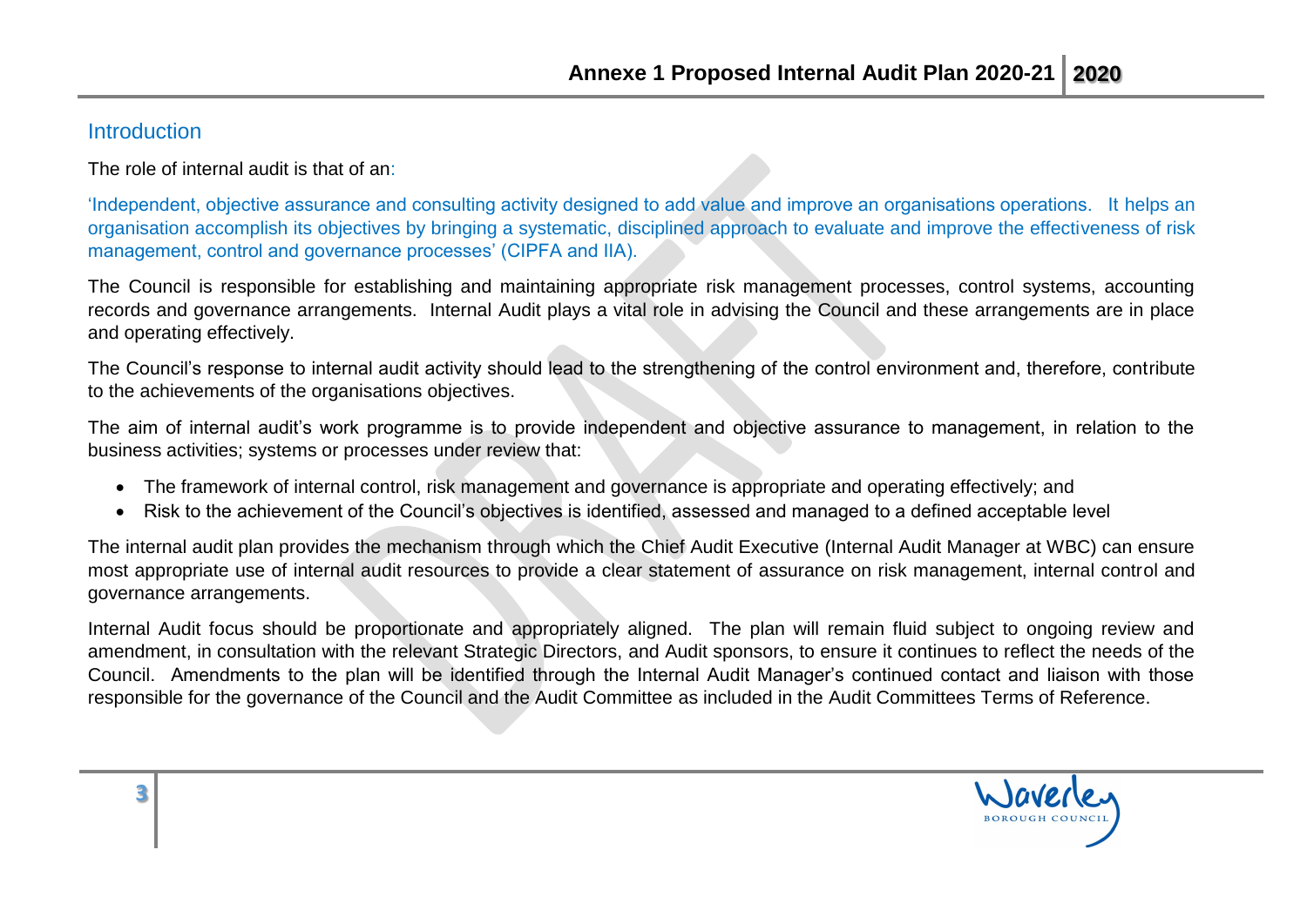#### Your Internal Audit and Investigation Team

Your internal audit service is provided by the in-house team and supported by the external resource of the Southern Internal Audit Partnership (SIAP). The in-house team is led by Gail Beaton, Internal Audit Manager and Jose Ribeiro, Housing Fraud Investigation Officer. The resourcing of the plan will be supported by the services of Southern Internal Audit Partnership (SIAP), setup and supported by Winchester City Council, led by Neil Pitman, Head of Southern Internal Audit Partnership. The in-house team will continue to work in partnership with the Surrey Counter Fraud Partnership, which includes all Surrey Authorities with an appetite to combat fraud, to share best practice and collaborate on the identification and investigative technics.

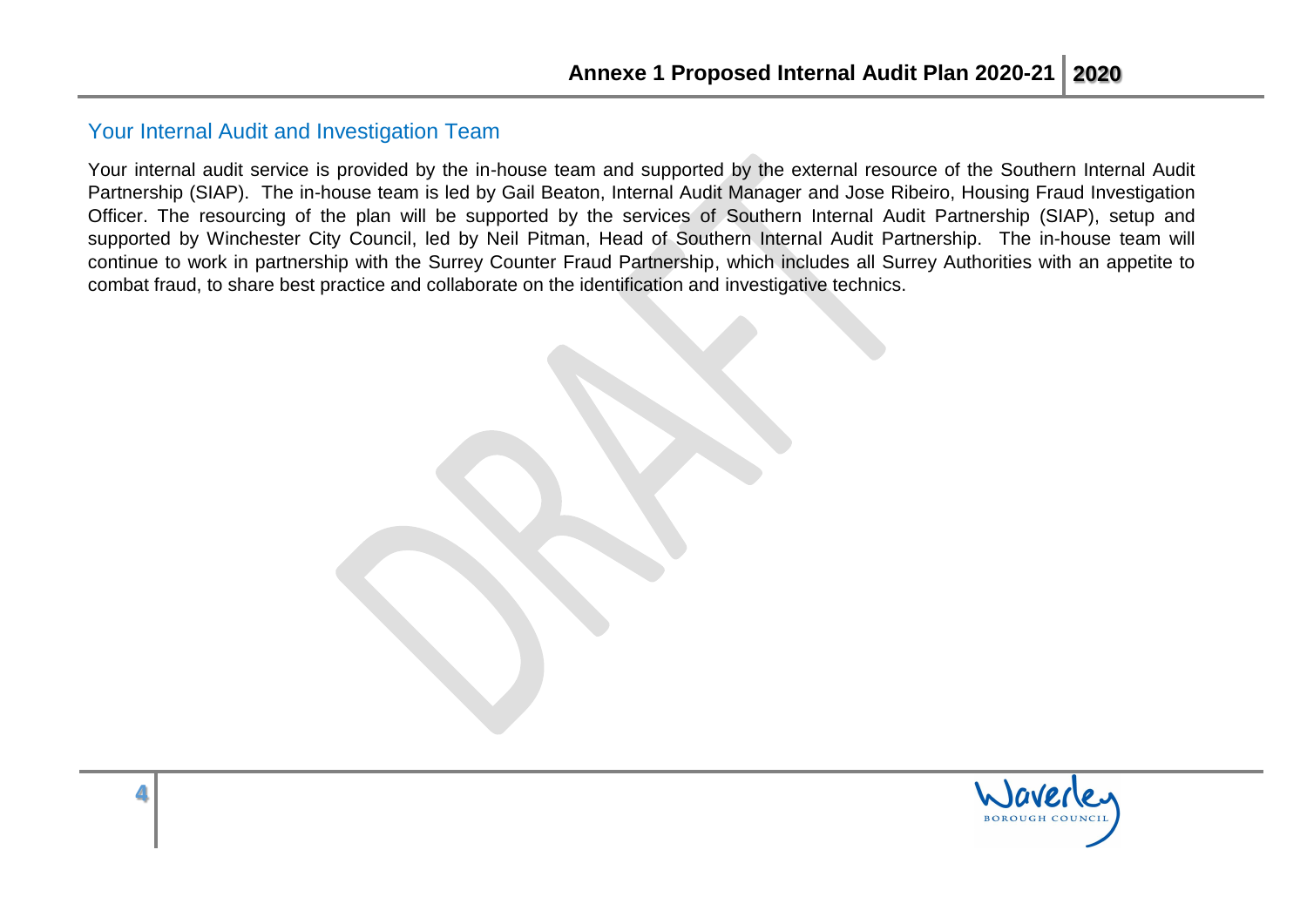

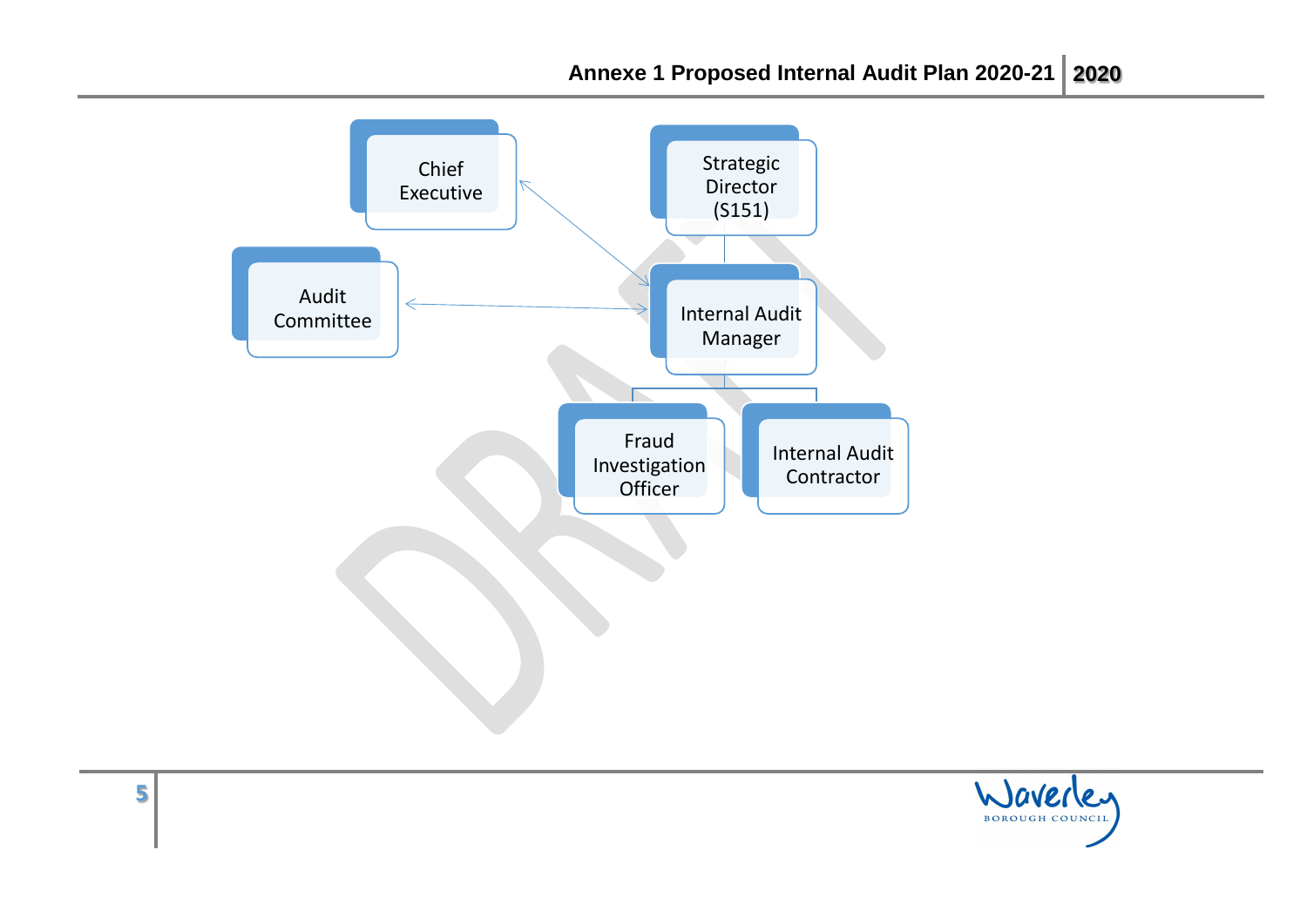#### Conformance with internal auditing standards

Under the conformance of the Public Sector Internal Audit Standards (PSIAS) there is a requirement for audit services to have an external quality assessment every 5 years. Our new contractors, SIAP, have undergone this assessment in 2015 which was completed by the credible source of the Institute of Internal Auditors the authors of the standards and the lead internal audit authority nationally and internationally the IIA were the ideal assessors. A new assessment will be completed in the next couple of years.

#### Conflicts of Interest

**6**

We are not aware of any relationships that may affect the independence and objectivity of the team, and which are required to be disclosed under internal auditing standards.

## Council's Corporate Strategy

As part of the Council's Corporate Strategy our vision is for the council to promote and sustain:

- Open, democratic and participative governance
- A financially sound Waverley, with infrastructure and services to fit for the future
- A value and worth of all residents, regardless of income, wealth, age, disability, race, religion, gender or sexual orientation
- High quality public services accessible for all, including sports, leisure, arts, culture and open spaces
- A thriving local economy, supporting local businesses and employment
- Housing to buy and rent, for those at all income levels
- Responsible planning and development, supporting place-shaping and local engagement in planning policy
- A sense of responsibility for our environment, promoting biodiversity and protecting our planet

The audit service will support the achievement of the vision through the work that will be completed to provide assurance that controls are in place to support and enhance the service outcomes contributing to the corporate vision.

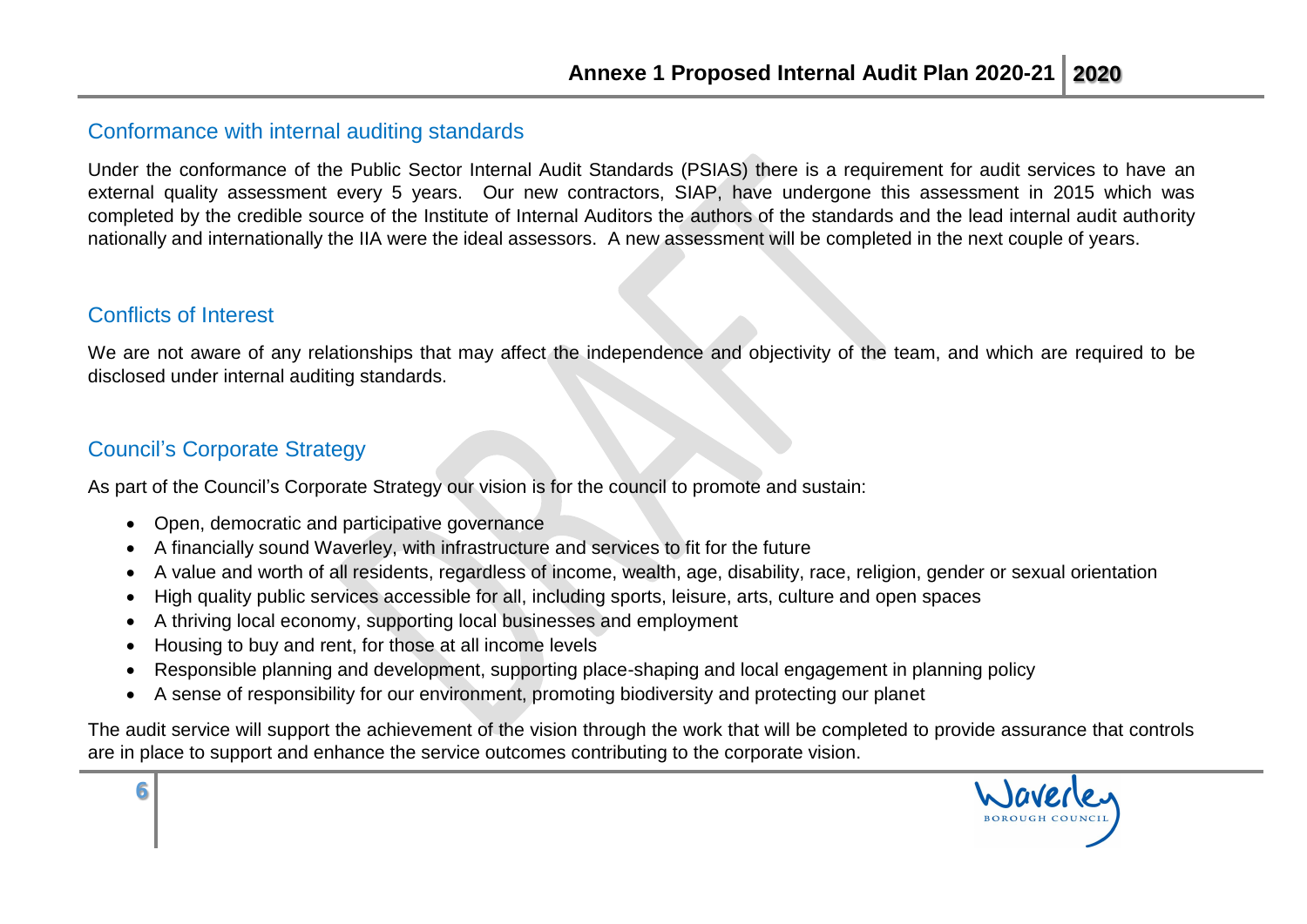### **Council Risk**

**7**

The council have a clear framework and approach to risk management which has involved members and officers working together to determine the authority's risk appetite. The strategic risks assessed by the Council are a key focus of our planning for the year to ensure it meets the organisation's assurance needs and contributes to the achievement of their objectives. We will monitor the strategic risk register closely over the course of the year to ensure our plan remains agile to the rapidly changing landscape.

#### **Developing the Internal Audit Plan 2020/21**

The plan has been developed by the Internal Audit Manager, by completing a risk assessment of the councils audit universe (auditable areas in the Council) in consultation with Senior Management Team and Management Board. Reference was also made to the Corporate Strategy and the council's Risk Register as part of developing and agreeing the Councils risk appetite. We have utilised various sources of information and discussed priorities for internal Audit with the Section 151 Officer (Strategic Director). The audit plan reflects the Council's vision and strategies.

The Council is reminded that internal audit is only one source of assurance and through the delivery of our plan we will not, and do not seek to cover all risks and processes within the organisation.

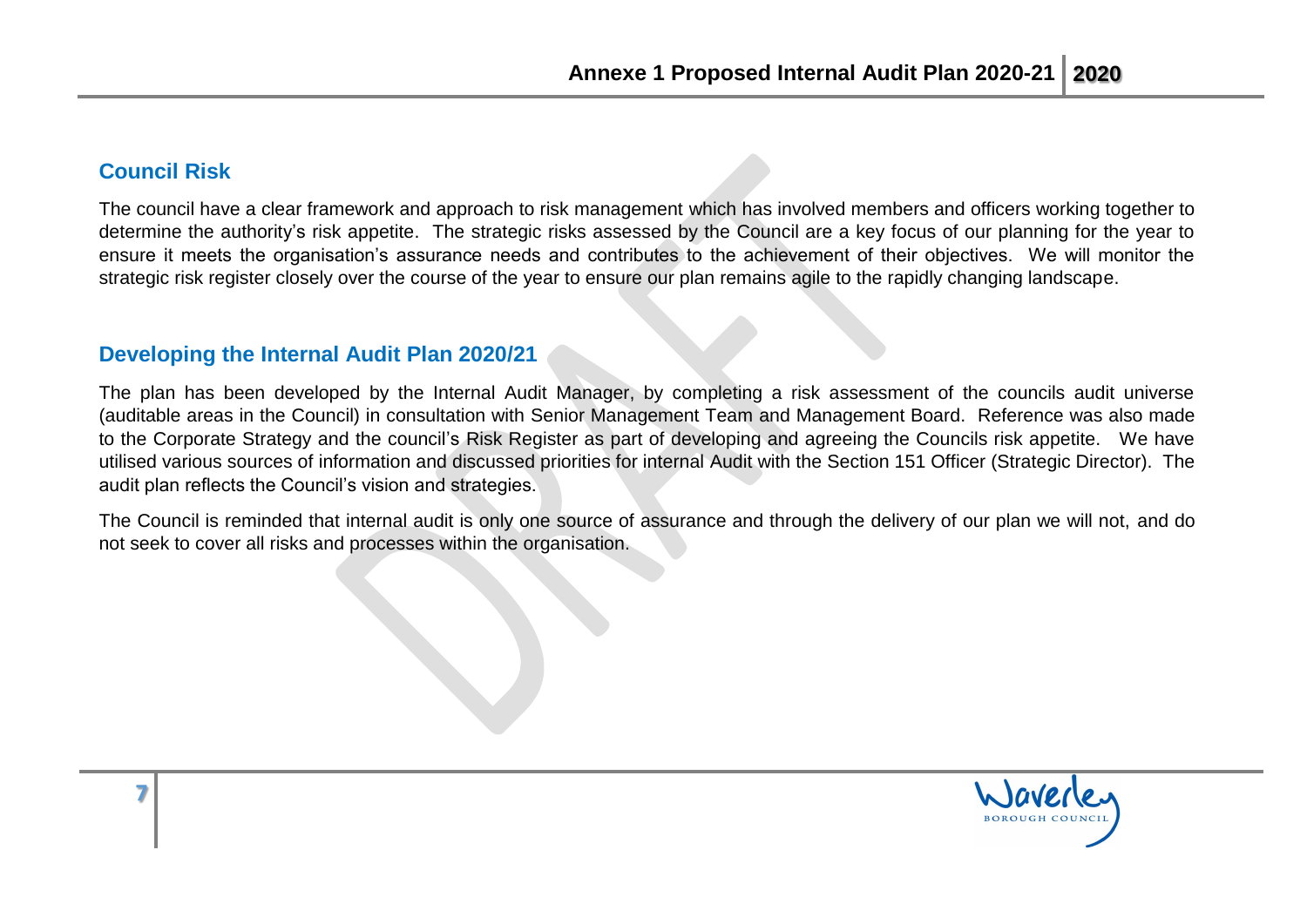# **Proposed Areas to be covered in the Internal Audit Plan 2020/21**

| <b>Audit</b>                                                                                          | <b>Risk</b>                                                                                                                   | <b>Scope</b>                                                                                                                                                                                                          |  |  |
|-------------------------------------------------------------------------------------------------------|-------------------------------------------------------------------------------------------------------------------------------|-----------------------------------------------------------------------------------------------------------------------------------------------------------------------------------------------------------------------|--|--|
| <b>Corporate/Cross Cutting</b>                                                                        |                                                                                                                               |                                                                                                                                                                                                                       |  |  |
| <b>Ethics including Declaration of</b><br>Interests, gifts and Hospitality<br>(Deferred from 2019/20) | Failure to identify, declare relationships<br>with third parties that may impede<br>judgement.                                | Review of controls and process for the declaration and<br>recording of interests with third parties.                                                                                                                  |  |  |
| Safeguarding                                                                                          | Failure to comply with statutory<br>requirements                                                                              | Review the processes and control re the reporting of<br>instances especially to other interested third parties such as<br><b>Surrey County Council</b>                                                                |  |  |
| Health & Safety                                                                                       | Failure to comply with statutory<br>requirements                                                                              | Review the Health & Safety policies and procedures in<br>operation throughout the council to ensure consistency is<br>being applied in relation to council office buildings and those<br>managed by Housing Services. |  |  |
| <b>Financial Management</b>                                                                           |                                                                                                                               |                                                                                                                                                                                                                       |  |  |
| Payroll (Deferred from 2019/20)                                                                       | Cyclical coverage of core financial<br>systems to meet external<br>audit/regulatory requirements, and<br>management concerns. | Reviews will cover key controls                                                                                                                                                                                       |  |  |
| Main Accounting (Deferred from<br>2019/20)                                                            | Cyclical coverage of core financial<br>systems to meet external<br>audit/regulatory requirements, and<br>management concerns. | Reviews will cover key controls                                                                                                                                                                                       |  |  |
| Car Parking Income and PCN<br><b>Write Offs</b>                                                       | Cyclical coverage of core financial<br>systems to meet external<br>audit/regulatory requirements, and                         | Review of the controls over the collection of income and the<br>process of writing off PCN.                                                                                                                           |  |  |



**8**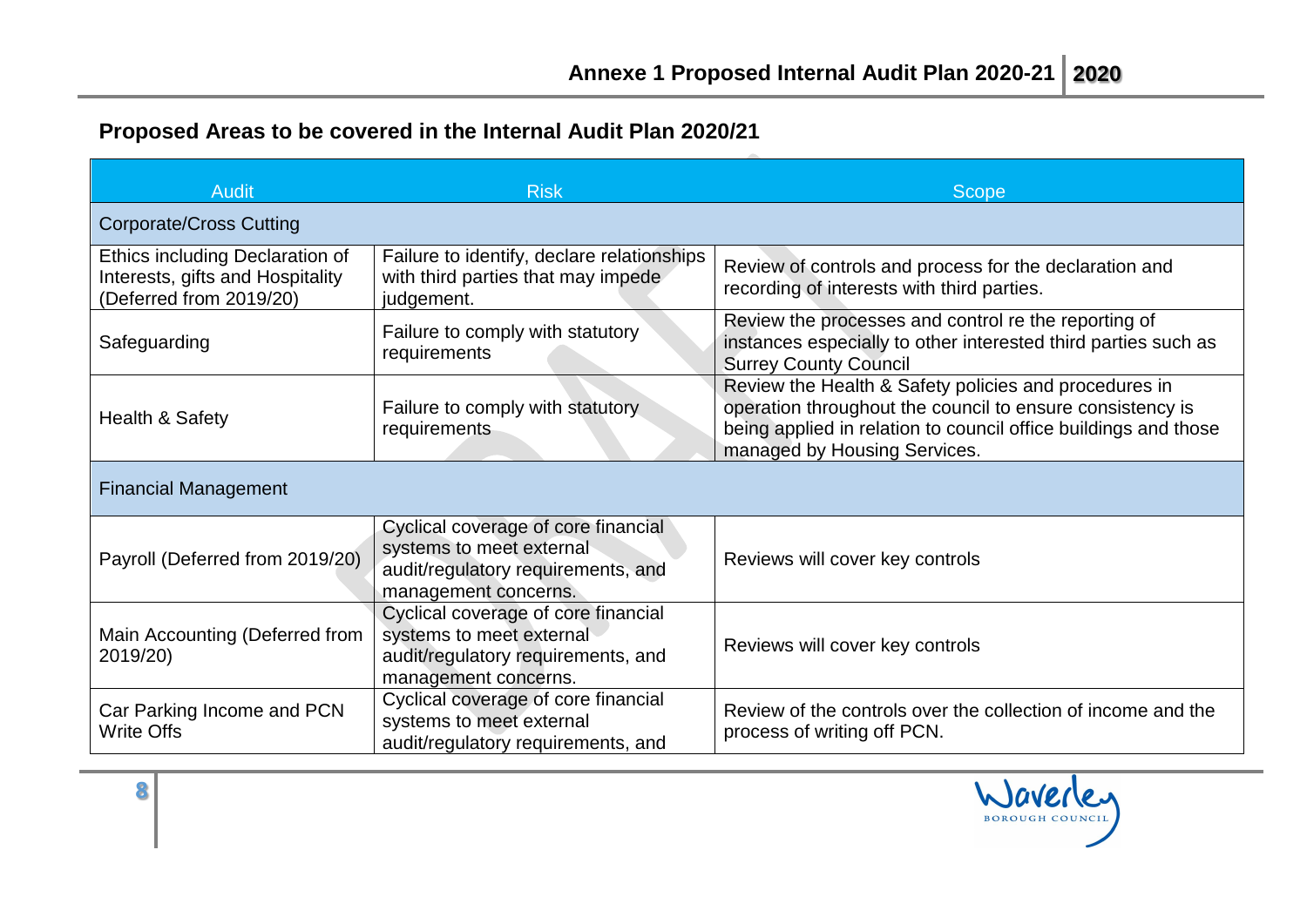|                                                                                                 | management concerns.                                                                                                              |                                                                                                                 |  |  |
|-------------------------------------------------------------------------------------------------|-----------------------------------------------------------------------------------------------------------------------------------|-----------------------------------------------------------------------------------------------------------------|--|--|
| <b>Rent Collection</b>                                                                          | Failure to comply with Collection policy<br>could be detrimental to tenants in<br>particular with changes re universal<br>credit. | Review will cover key control and application of the agreed<br>collection policy                                |  |  |
| <b>Information Technology</b>                                                                   |                                                                                                                                   |                                                                                                                 |  |  |
| <b>Systems Administrator Activities</b>                                                         | Reputation/loss of data                                                                                                           | Review that controls in place to safeguard against fraudulent<br>practices.                                     |  |  |
| <b>IT Inventory Control and</b><br><b>Licensing for Software</b>                                | Reputation/loss of data                                                                                                           | Review the service setup against best practice requirements<br>to maintain and safeguard the corporate network  |  |  |
| Applications system in service areas                                                            |                                                                                                                                   |                                                                                                                 |  |  |
| <b>BACS Process</b>                                                                             | Financial/reputational loss                                                                                                       | Review of the process in place                                                                                  |  |  |
| <b>Service Areas</b>                                                                            |                                                                                                                                   |                                                                                                                 |  |  |
| Service Charges - Leasehold<br>Flats(Deferred from 2019/20)                                     | Reputation and financial loss                                                                                                     | Review of the control processes in operation to ensure all<br>appropriate charges are recharged to leaseholders |  |  |
| <b>Disability Facilities Grants</b><br><b>Private Sector Housing</b><br>(Deferred from 2019/20) | Financial and reputational loss                                                                                                   | Review of the controls and processes for the awarding of<br>grants to third parties.                            |  |  |

**9**

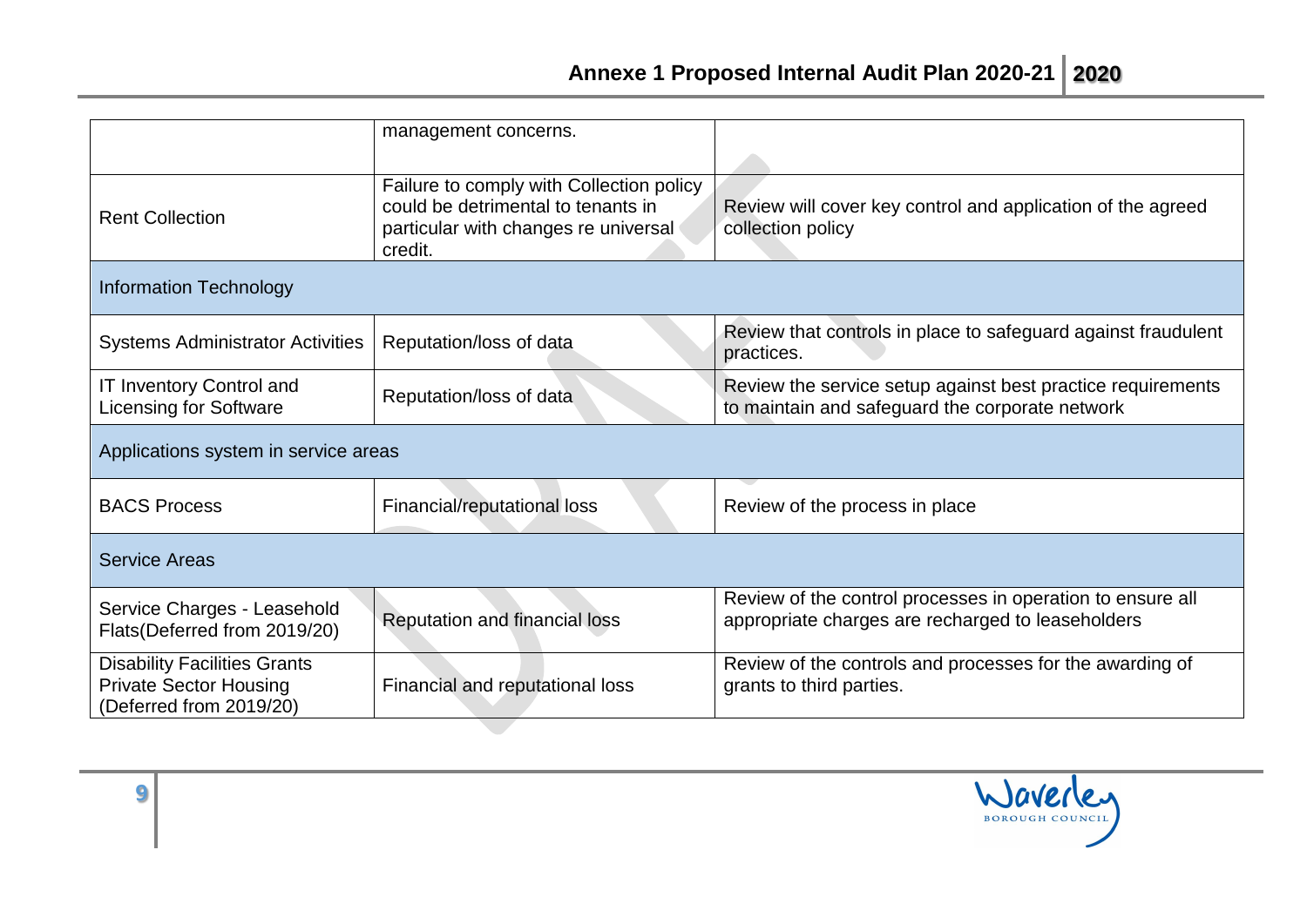BOROUGH COUNCIL

| Film and Events (Deferred from<br>2019/20)                                                                                          | Reputation and financial loss                                       | Review of the control processes in place to ensure all<br>opportunities and income generated is accurately accounted<br>for.                                                                                                                                                                                                                                                                                                                  |
|-------------------------------------------------------------------------------------------------------------------------------------|---------------------------------------------------------------------|-----------------------------------------------------------------------------------------------------------------------------------------------------------------------------------------------------------------------------------------------------------------------------------------------------------------------------------------------------------------------------------------------------------------------------------------------|
| Property Investment (Deferred<br>from 2019/20)<br>Proposal to replace with<br>Compliance monitoring for<br>council owned buildings. | Financial/reputational loss                                         | The property Investment review was deferred from 2019-20<br>due to the lack of property acquisitions activity. As no<br>property acquisitions have taken place it is proposed to<br>replace this review with an assessment of Waverley's<br>compliance with new guidelines produced by CIPFA on the<br>authority's statutory, regulatory and corporate responsibilities<br>and duties for the management of buildings under our<br>ownership. |
| <b>Planning Housing Delivery</b><br><b>Monitoring Process (Deferred</b><br>from 2019/20)                                            | <b>Reputation and financial loss</b>                                | Review the completeness and accuracy of the information<br>prepared and provided to external third parties.                                                                                                                                                                                                                                                                                                                                   |
| Gas Servicing of boilers in<br>council homes                                                                                        | Safety of tenants and<br>reputational/financial loss                | Review compliance of the servicing policy and documentary<br>evidence is held to support results of the service completed.                                                                                                                                                                                                                                                                                                                    |
| Repair Recharges for Void<br>properties to vacating tenants                                                                         | <b>Reputation and financial loss</b>                                | Review process in place re tenant awareness of their<br>responsibilities, recharges are accurate and timely.                                                                                                                                                                                                                                                                                                                                  |
| Decant and Demolition of<br>council homes - process                                                                                 | <b>Financial loss</b>                                               | Review process in place to ensure that policy is accurately<br>applied and notification of any change in property status is<br>notified to all those with an interest including for example<br>Finance (re council tax), utility provider (Gas and Electricity)<br>etc.                                                                                                                                                                       |
| Other                                                                                                                               |                                                                     |                                                                                                                                                                                                                                                                                                                                                                                                                                               |
| <b>Fraud and Irregularities</b>                                                                                                     | Ineffective procedures to<br>detect/mitigate fraud and irregularity | To operate in line with best practice<br>• Proactive                                                                                                                                                                                                                                                                                                                                                                                          |
| 10                                                                                                                                  |                                                                     |                                                                                                                                                                                                                                                                                                                                                                                                                                               |